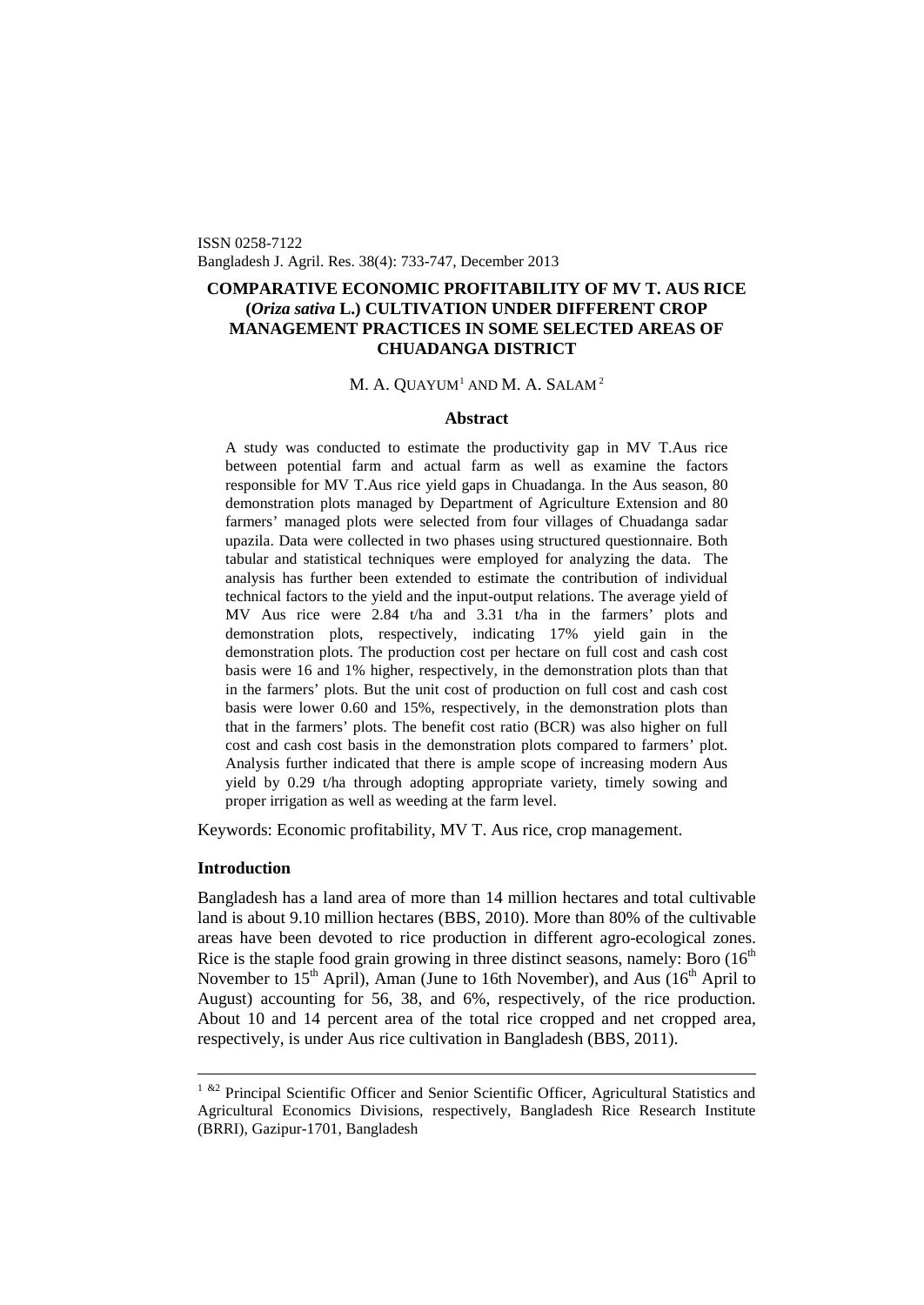The population of Bangladesh having already doubled from 75 million in 1970 to 146 million in 2010 (Bangladesh Economic Review, 2010) and which will further increase to about 223 million in 2030 requiring correspondingly 48 million tons of rice (Bhuiyan *et al*, 2002). Rice and wheat all together occupied over 88% of the total cropped area (BBS, 2009). HYV rice crops need new crop technology and more inputs to increase the productivity under the changing climate situations.

The drought prone areas are considered to be the problematic areas. It is presumed that crops can be raised successfully in these areas by providing due attention to new crop technologies. Chuadanga is a drought prone district of Bangladesh where Aus rice appeared to be an ideal crop in Kharif-I season. The newly evolved technology for growing Aus rice in drought prone areas do not reach properly to the farmers. Sometimes, the farmers in Bangladesh do not adopt those appropriate technologies due to their unawareness causing yield gap between the farmers' field and demonstration fields. There exists a big yield gap between the new technology and partial adoption as well as existing technology (Suryawanshi and N.S. Gaikward, 1984). It was also found that the yield of MV Aus rice could be increased by three folds if the new technologies disseminated in the drought prone areas (Quayum *et al.,* 1995).

The concept of yield gap originated from the constraints studies carried out by IRRI during 1970s which make quantitative differences between the potential yields and actual farm yield (Gomez *et al.,* 1979). Considering the farm level maximum and minimum yield, the rice yield gap is estimated at 1.44 t/ha or about 40% of the maximum yield (Alam and Hossain, 1998).

Thus a considerable gap between awareness and adoption of new technology has been observed at the farm level due to many reasons. As a result, there exists a gap between the potential yield and actual yield of MV T.Aus rice in Bangladesh. The study on estimation of aus rice yield gap was very scanty. Therefore, an attempt has been undertaken to estimate the yield gap in MV T.Aus rice and to find out the reasons of existing yield gaps in modern Aus (MV) rice at the farm level.

# **Specific Objectives**

- i) to estimate the productivity and profitability gap as well as input use differences in MV T.Aus rice between demonstration and farmers' plots.
- ii) to examine the contribution of factors responsible for MV T.Aus rice yield gaps and assess farmers' choice/preferences towards selecting modern Aus variety, and
- iii) to provide estimates on T.Aus yield loss as a vital factor of yield differentials at the farm level.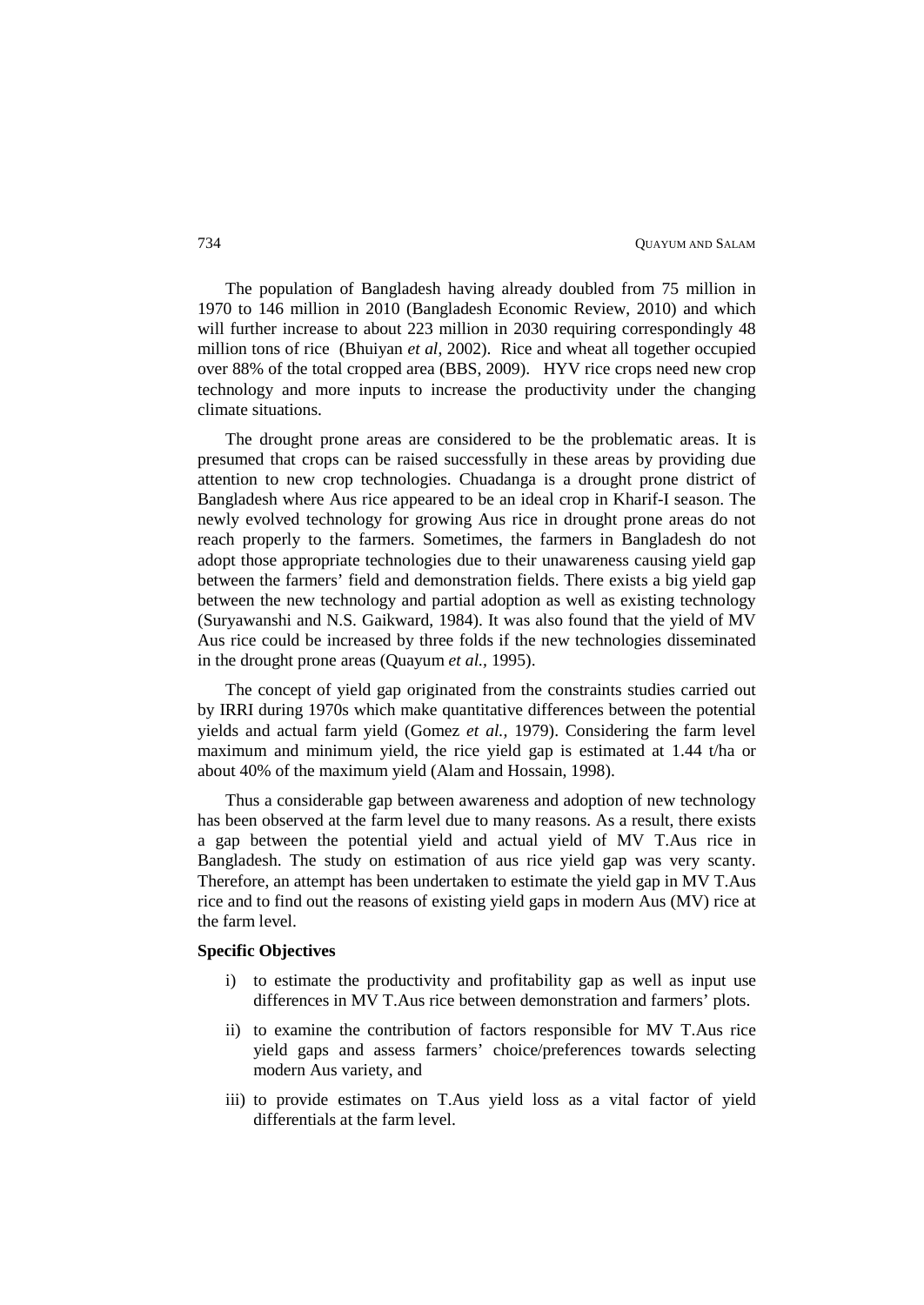# **Methodology**

The study is based on the farm level information obtained through sample survey of 160 farmers under 4 villages named Khajura, Sangkarchandra, Hatikata, and Belapara under Chuadanga sadar upazila of Chuadanga district during 2010-11. Data were collected in two phases: crop cut data was collected before harvesting the MV Aus rice crop and the other information were collected during the growing period using pre-designed questionnaire. After collecting data, it was checked and edited properly. The Department of Agricultural Extension (DAE) had conducted demonstration on different farms under Chuadanga Sadar. In the Aus season, 80 demonstration plots and 80 farmers' plots were randomly selected from those villages. All of the four varieties, such as BRRI dhan 28, BR 26, Purbachi, and Swarna were grown in both the farmers' plots and demonstrations' plots. Swarna was undertaken due to widely adopted by the farmers in the study areas. Data on yield, seed rate, fertilizer, labour use, price of different inputs, etc. were collected through interviewing the farmers. The collected data were coded, computed and tabulated and then analyzed for achieving the specified objectives of the study. Both tabular and statistical techniques were used for analyzing the data. In addition, partial budgeting analysis was done to determine the profitability gap.

The difference between the yield of demonstration plots and farmers' plots have been estimated as they provide the measures of yield gap due to technological and other factors. The analysis has been extended further to estimate the contribution of individual technical factors to the yield and the output input relations on the following lines:

# **Contribution of technical factors**

Based on the technical factors adopted in the demonstration and farmers' plots during the period, different treatments have been devised to estimate the contribution of individual treatment factors. All the farmers were grouped into different treatments. Description of the treatments was given below:

| $V_1$ = Improved variety (BRRI dhan 28, BR | $F_1$ Recommended fertilizer rate  |
|--------------------------------------------|------------------------------------|
| 26 and Purbachi) recommended in            |                                    |
| Bangladesh                                 |                                    |
| $V_0$ = Introduced Improved variety Swarna | $F_0$ = Fertilizer rate other than |

- $V_0$  = Introduced Improved variety Swarna (Indian variety)
- $S_1$  = Timely sowing ( before 10 th June)  $I_1$  = Inter cultural operations ( two to
- $S_0$  = Late sowing ( after 10 th June)  $I_0$  = Less than two weeding after
- $R_1$ = Recommended seed rate (146-150 kg/ha)
- $R_0$  = Seed rate other than the recommended rate
- recommended
- three weeding after planting)
- seeding
- $M_1$  = Farmers used power tiller and tractor
- $M_0$  = Farmers not used power tiller and tractor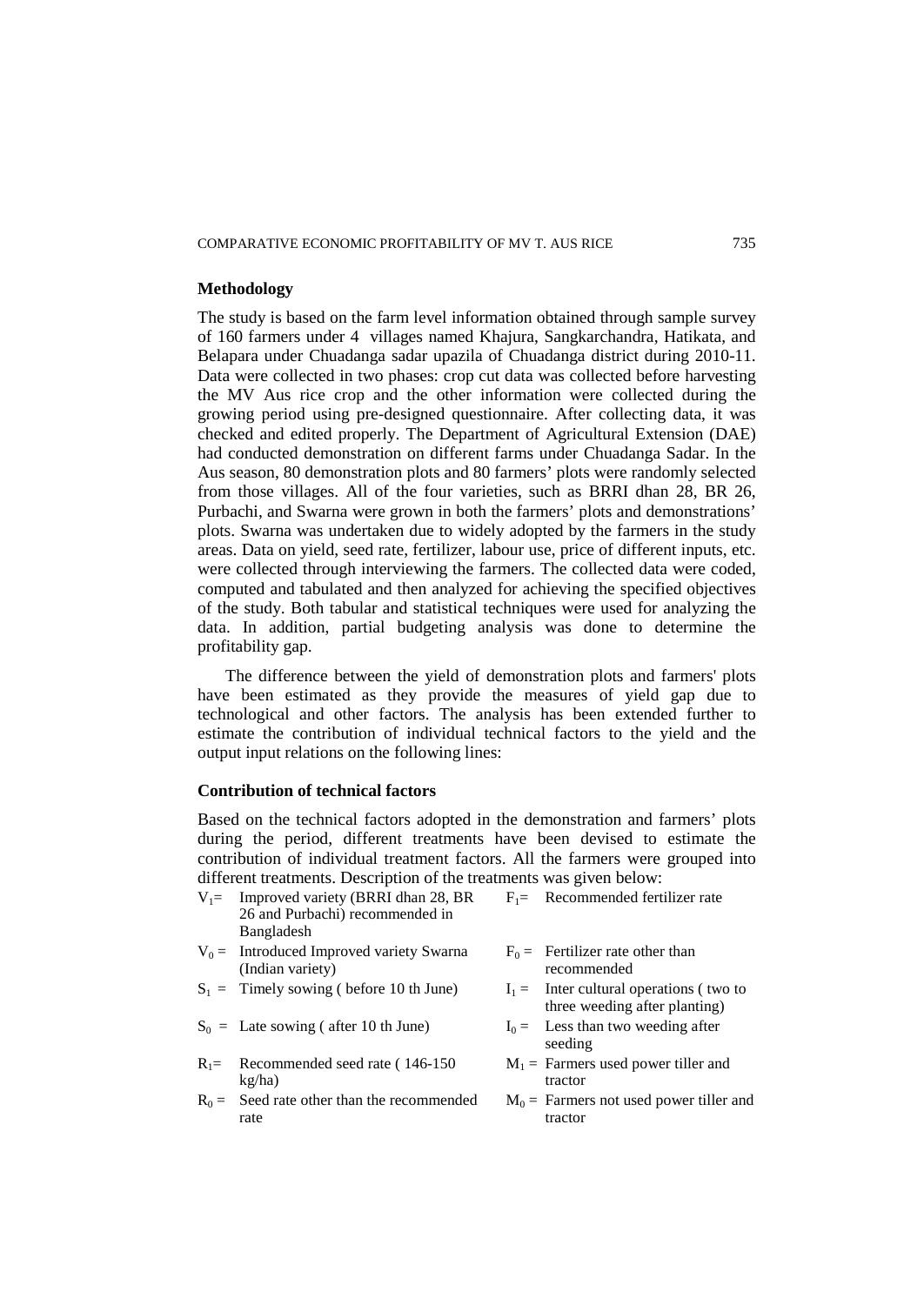The different treatment combinations observed are as follows:

| $T_1 = V_1 S_1 R_1 F_1 M_1 I_1$ | $T_{10} = V_0 S_0 R_1 F_1 M_1 I_1$ |
|---------------------------------|------------------------------------|
| $T_2 = V_1 S_1 R_1 F_1 M_1 I_0$ | $T_{11} = V_0 S_1 R_0 F_1 M_1 I_1$ |
| $T_3 = V_1 S_1 R_1 F_1 M_0 I_0$ | $T_{12} = V_0 S_1 R_0 F_0 M_1 I_1$ |
| $T_4 = V_1 S_1 R_1 F_0 M_0 I_0$ | $T_{13} = V_1 S_1 R_0 F_0 M_0 I_1$ |
| $T_5 = V_1 S_1 R_0 F_0 M_0 I_0$ | $T_{14} = V_1 S_0 R_1 F_0 M_1 I_1$ |
| $T_6 = V_1 S_0 R_0 F_0 M_0 I_0$ | $T_{15} = V_1 S_0 R_1 F_0 M_0 I_1$ |
| $T_7 = V_0 S_0 R_0 F_0 M_0 I_1$ | $T_{16} = V_1 S_0 R_1 F_0 M_0 I_0$ |
| $T_8 = V_0 S_0 R_0 F_0 M_1 I_1$ | $T_{17} = V_1 S_0 R_1 F_1 M_0 I_0$ |
| $T_9 = V_0 S_0 R_0 F_1 M_1 I_1$ | $T_{18} = V_0 S_1 R_0 F_1 M_1 I_0$ |

The differentials obtained between the yields of different treatment combinations are attributed as the contribution of the technical factors concerned.

# **Results and Discussion**

# **Socio economic profile**

The average family size of both farmers' plot and demonstration plot was same (Table 1). The percentage of illiterate person was higher among non-participant farmers compared to participant farmers and these were 39 and 20 percent, respectively. The average total owned land and total cultivated land were found higher under demonstration plot than those of farmer's plot in the study area. The average total owned land and operated/cultivated land were 1.08 and 0.99 ha under farmers' plots, while under demonstration plots these figures were 1.15 and 1.10 ha, respectively. This indicated that the farmers of both the groups rented out their some of lands. The sources of income of the farmers of both the categories of farms were mainly agriculture, business, and service. About 83 and 81 percent income was obtained from agriculture under farmers' plots and demonstration plots, respectively. Seventy six and 74 percent area of the total area of farmers' plots and demonstrations' plots were found under medium high land covering sandy loam soil (30-33%). The seed quality reported by the farmers' were more or less same for both the farmers' plots and demonstration plots. The sources of irrigation were shallow tubewell (STW) and low lift pump (LLP) where 94 and 96 percent farmers under farmers' plots and demonstration plots irrigated their land in Aus rice .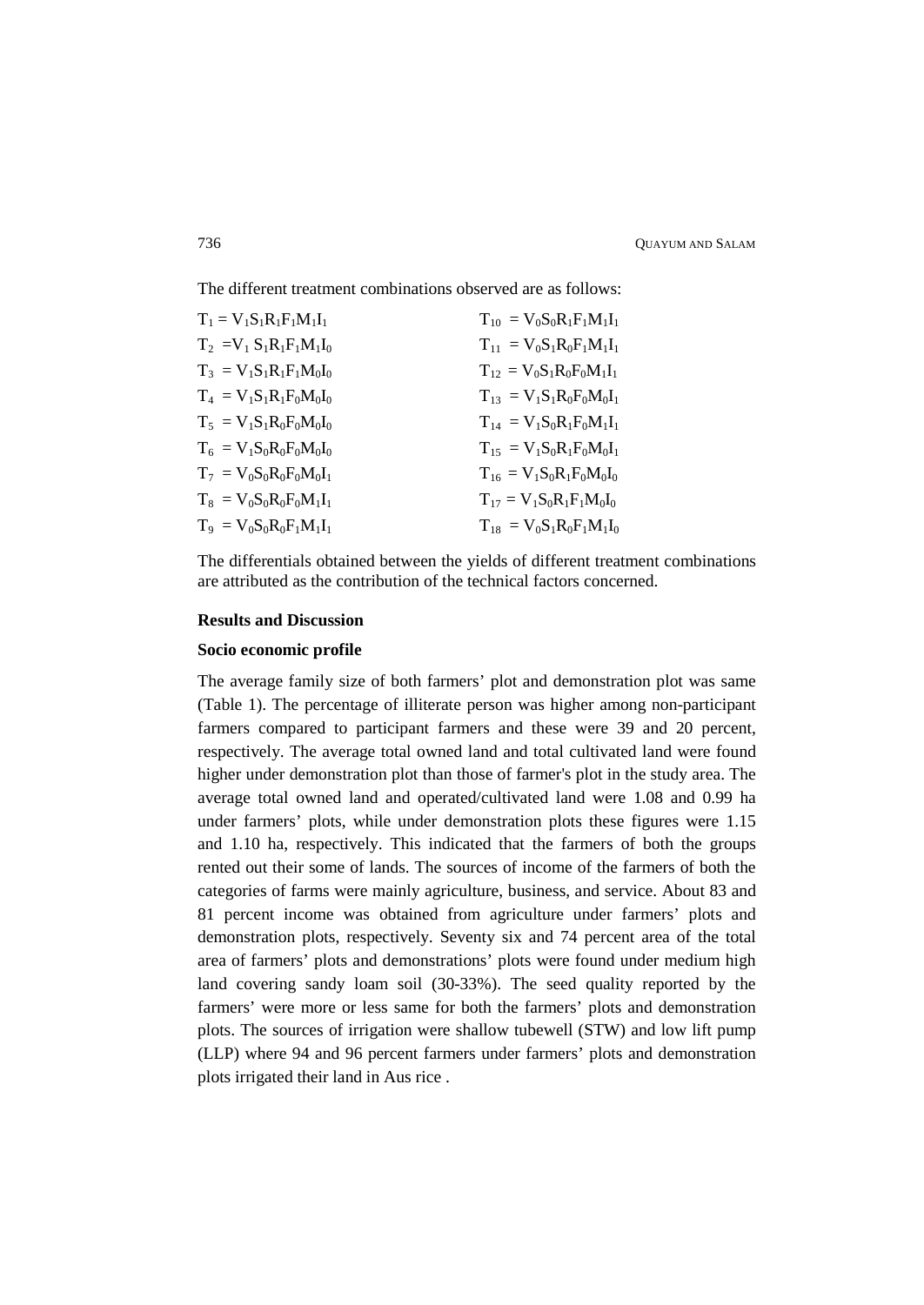| Items                                       | Farmer's plot  | Demonstrated plot |
|---------------------------------------------|----------------|-------------------|
| Socio-economic                              |                |                   |
| Family size                                 | 6              | 6                 |
| Adult male                                  | $\overline{2}$ | 3                 |
| Adult female                                | $\overline{2}$ | $\overline{2}$    |
| Children                                    | $\overline{2}$ | $\overline{2}$    |
| Illiterate (%)                              | 39             | 20                |
| Farm size (ha)                              |                |                   |
| Average owned land (ha)                     | 1.08           | 1.15              |
| Average total cultivated/operated land (ha) | 0.99           | 1.10              |
| Total area of farmers survey plot (ha)      | 31.08          | 32.40             |
| Sources of income (%)                       |                |                   |
| Agriculture                                 | 83             | 81                |
| <b>Business</b>                             | 10             | 12                |
| Service                                     | $\overline{4}$ | 5                 |
| Laborer                                     | 3              | $\overline{2}$    |
| Land type (% of area)                       |                |                   |
| High land                                   | 13             | 14                |
| Medium high land                            | 76             | 74                |
| Medium low land                             | $\,1$          | $\overline{2}$    |
| Soil type (% of area)                       |                |                   |
| Sandy                                       | $\mathbf{1}$   | $\mathbf{1}$      |
| Sandy loam                                  | 33             | 30                |
| Loamy                                       | 24             | 28                |
| Clay loam                                   | 22             | 21                |
| Clay                                        | 20             | 20                |
| Quality of seed reported (% of farms)       |                |                   |
| Good                                        | 97             | 98                |
| Average                                     | 3              | $\overline{2}$    |
| Sources of irrigation (% of farms)          |                |                   |
| Shallow tubewell (STW)                      | 94             | 96                |
| Low lift pump (LLP)                         | 6              | $\overline{4}$    |

**Table 1. Socio-economic profile and agronomic characteristics of the farmers in the study areas.**

# **Inputs utilization pattern**

The total human required for T.Aus rice cultivation was higher (164 mandays/ha) in the demonstration plots than that in the farmers plot (142 mandays/ha) (Table 2). Use of bullock power and power tiller were also higher in the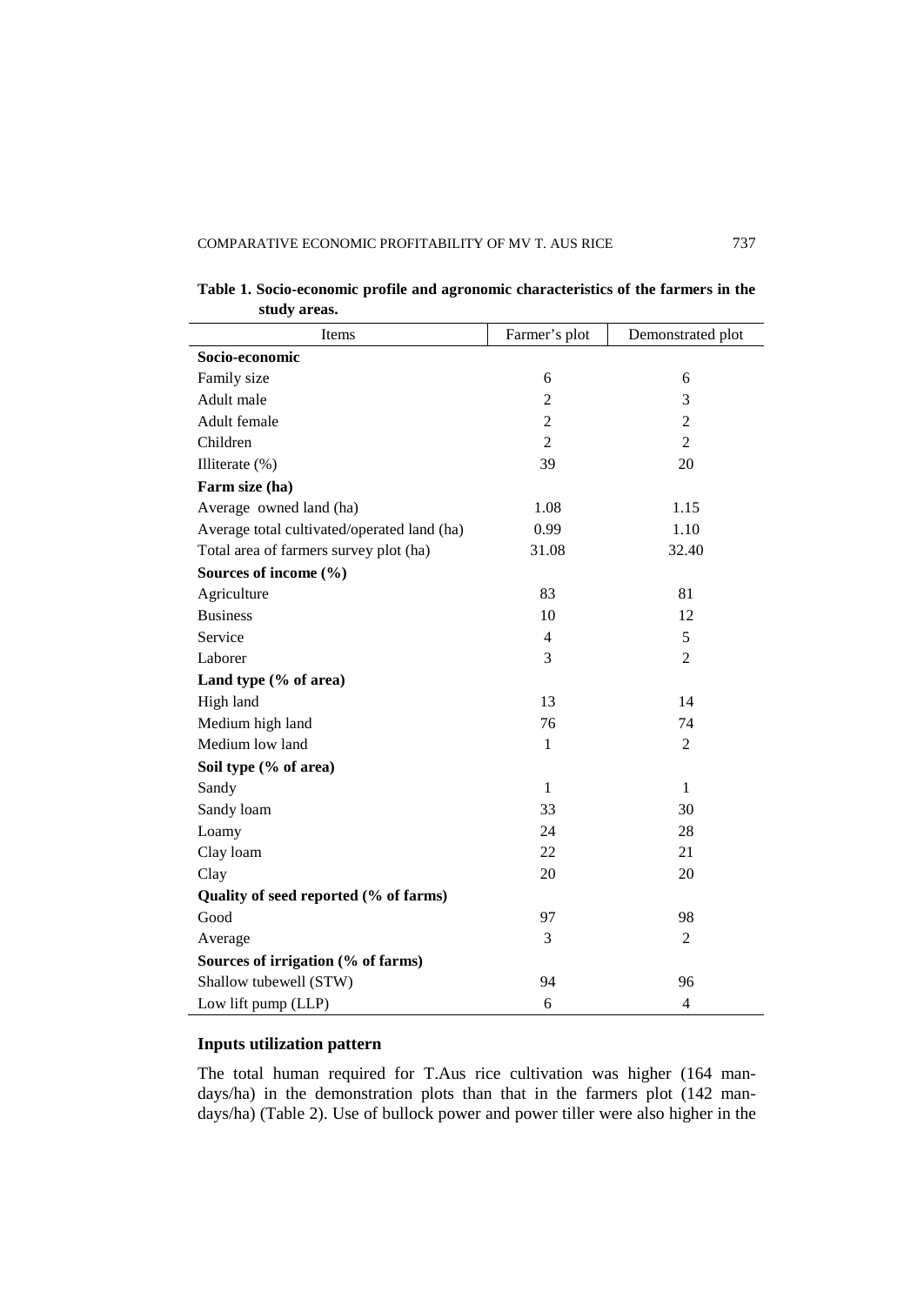demonstration plots than those of farmers' plots. The seeds used much higher rate in the farmers' plots compared to demonstration plots. In the demonstration plots, farmers used recommended seed rate (25 kg/ha) and fertilizers (urea 148, TSP 99, MP 69, Gypsum 59, and ZnSo4 10 kg/ha) but in farmers' plots also higher urea (322 kg/ha) fertilizer was used. Other fertilizer was used much less than the demonstration plots.

**Table 2. Per hectare inputs used for MV T.Aus rice production in the farmers plot and demonstration plot at the study area.**

| Inputs used            | Farmer's plot  | Demonstrated plot | Difference (F-D) (%) |
|------------------------|----------------|-------------------|----------------------|
| Labor (mandays/ha):    | 142            | 164               | $-15$                |
| Family                 | 89             | 126               | $-42$                |
| Hired                  | 53             | 38                | 28                   |
| Bullock power (hr/ha): | 11             | 14                | $-27$                |
| Family                 | 5              | 6                 | $-20$                |
| Hired                  | 6              | 8                 | $-33$                |
| Power tiller (hr/ha):  | 14             | 22                | $-57$                |
| Owned                  | $\overline{2}$ | 9                 | $-350$               |
| Hired                  | 12             | 13                | $-8$                 |
| Seeds (kg/ha):         | 40             | 25                | 38                   |
| Owned                  | 40             | 25                | 38                   |
| Purchased              |                |                   |                      |
| Fertilizer (kg/ha):    | 322            | 385               | $-20$                |
| Urea                   | 160            | 148               | 8                    |
| <b>TSP</b>             | 67             | 99                | $-48$                |
| MP                     | 38             | 69                | $-82$                |
| Gypsum                 | 19             | 59                | $-211$               |
| ZnSo4                  | $\overline{2}$ | 10                | $-400$               |

#### **Cost and return**

The average human labour cost were found Tk.25,560/ha and Tk.29,848/ha, respectively, in the farmers' plots and demonstration plots indicating 17 percent higher cost in the demonstration plots compared to farmers' plots (Table 3). The cost of bullock power, power tiller, irrigation, and fertilizer were also found higher in the demonstration plots than that of farmers' plots and these costs were,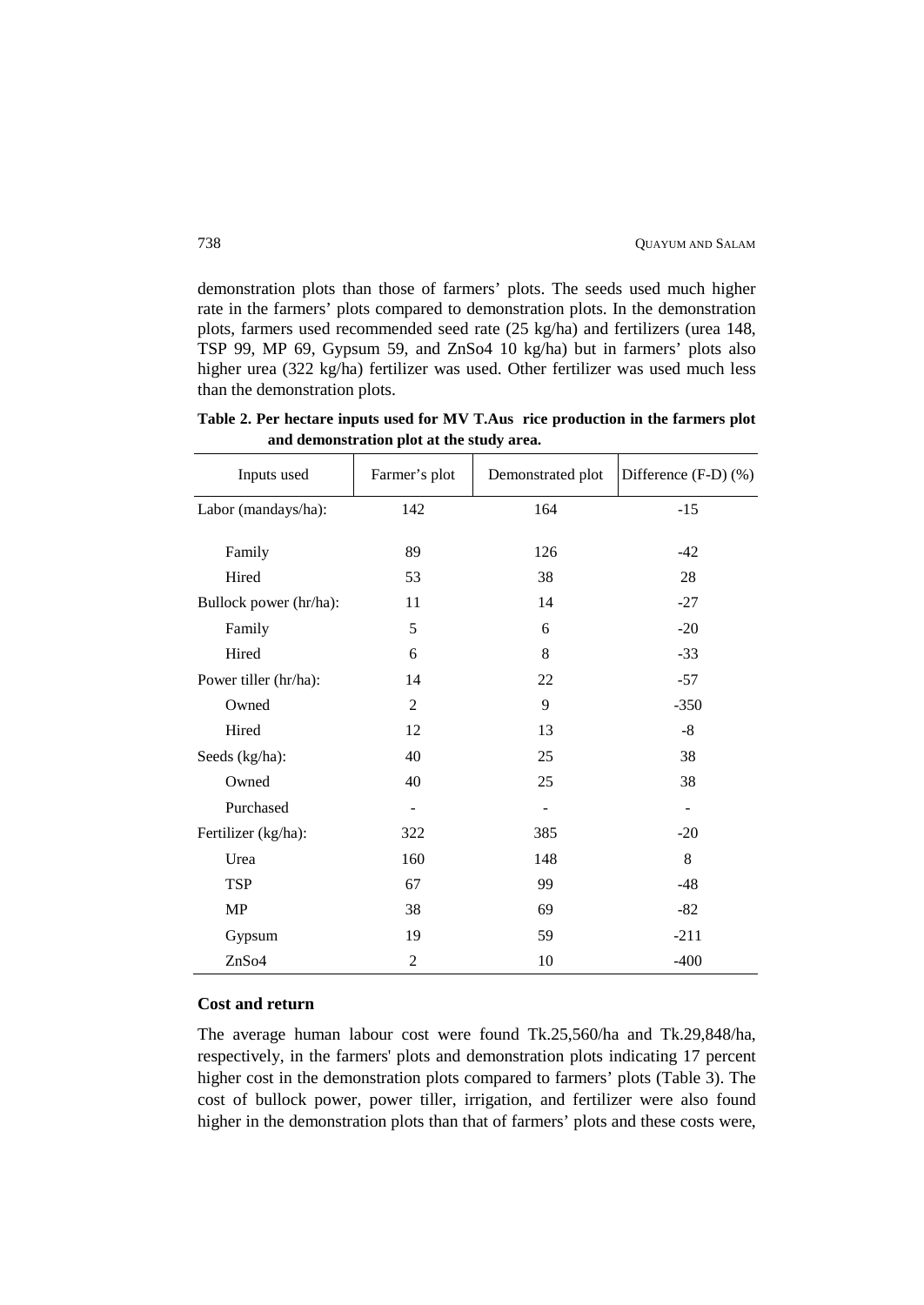respectively, 25, 87, 45 and 26 percent higher in the demonstration plots compared to farmers' plots. But the seed cost was found 65 percent lower in the demonstration plots compared to farmers' plots. Farmers used higher doses of insecticides in their plots than the demonstration plots. The total cost for Aus rice cultivation in the farmers' plots were Tk.50,385/ha and Tk.24,985/ha, respectively, on full cost and cash cost basis, while in the demonstration plots, these cost were Tk.58,369/ha and Tk.24,669/ha, respectively. Therefore, the total cost for MV T.Aus rice cultivation was 16 percent higher in the demonstration plots due to land preparation, fertilizer, and irrigation cost compared to farmers' plots on full cost basis.

**Table 3. Comparative cost (Tk/ha) of MV T.Aus rice cultivation in the farmers' plots and demonstration plots.**

| Items                                            | Farmer's plot<br>$(n=80)$ | Demonstration plot<br>$(n=80)$ | Difference $(F-D)$ $(\%)$ |  |
|--------------------------------------------------|---------------------------|--------------------------------|---------------------------|--|
| <b>Human labour cost</b>                         | 25560                     | 29848                          | $-17$                     |  |
| Family                                           | 16020                     | 22932                          | $-43$                     |  |
| Hired                                            | 9540                      | 6916                           | 28                        |  |
| <b>Bullock power</b>                             | 1974                      | 2466                           | $-25$                     |  |
| Family                                           | 718                       | 948                            | $-32$                     |  |
| Hired                                            | 1256                      | 1518                           | $-21$                     |  |
| Power tiller cost (Tk./ha)                       | 1930                      | 3610                           | $-87$                     |  |
| Owned                                            | 334                       | 1232                           | $-269$                    |  |
| Hired                                            | 1596                      | 2378                           | $-49$                     |  |
| <b>Seeds cost</b>                                | 1498                      | 518                            | 65                        |  |
| Owned                                            | 1498                      |                                | 65                        |  |
| Purchased                                        |                           |                                |                           |  |
| <b>Fertilizer cost</b>                           | 4713                      | 6841                           | $-45$                     |  |
| Irrigation                                       | 4750                      | 5992                           | $-26$                     |  |
| Insecticides                                     | 394                       | 228                            | 42                        |  |
| $\omega$<br>Interest<br>10%<br>for $4$<br>months | 806                       | 796                            | $\mathbf{1}$              |  |
| Land rent for the season                         | 8760                      | 8070                           | 8                         |  |
| <b>Total cost</b>                                |                           |                                |                           |  |
| Full cost basis                                  | 50385                     | 58369                          | $-16$                     |  |
| Cash cost basis                                  | 24985                     | 24669                          | $\mathbf{1}$              |  |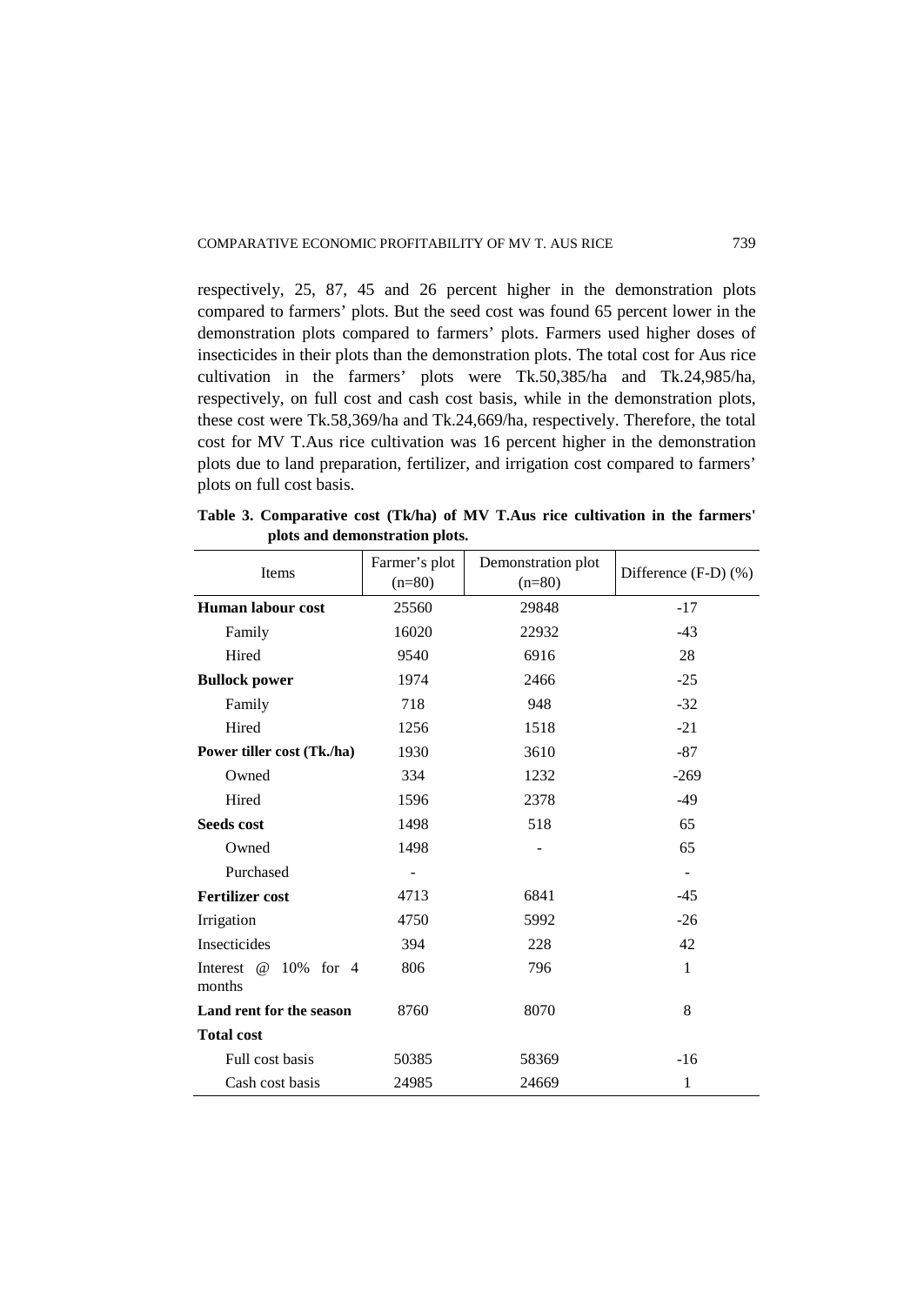### **Yield gap between farmers' plots and demonstration plots**

The yield gap of Aus rice was found out without considering the different treatment combinations. Participant farmers in the study area practiced recommended technology in demonstration plots of MV T.Aus rice monitored by the Department of Agricultural Extension (DAE). It was observed that there were some yield gaps between demonstration plots and farmers' plots. The yield of aus rice was 2.84 t/ha and 3.31 t/ha in the farmers' plots and demonstration plots indicating 17% yield gain in the demonstration plots (Table 4). The results indicated that there is a potentiality of increasing aus yield in the study area. It was also observed that the gross return was also higher in the demonstration plots compared to farmers' plots due to management practices.

# **Comparative profitability**

The gross return of MV T.Aus rice cultivation in the farmers' plots and demonstration plots were Tk. 52075/ha and Tk. 61281/ha, respectively (Table 4) which showed 18% higher in the demonstration plots than those of farmers' plots. The total cost of cultivation (15%) involved higher to 16 % on full cost and 1% on cash cost basis. The net return on full cost basis was Tk.1690/ha and Tk. 2912/ha in the farmers' plots and demonstration plots, while on cash cost basis, these were Tk.27090/ha and Tk.36612/ha, respectively. Therefore, the net return on full cost and cash cost basis were 72 and 35% higher in the demonstration plots than that of farmers' plots. The benefit cost ratio (BCR) were also higher, 2 and 19%, respectively, on full cost and cash cost basis in the demonstration plots compared to farmers' plots resulting that the relative economic performance was better in the demonstration plots. On the other hand, the production cost per kg of paddy on both full cost and cash cost basis were lower in the demonstration plots than that in the farmers' plots. The cost benefit analysis indicated that the cultivation of MV T.Aus rice in the drought prone areas was more profitable under demonstration plots compared to farmers' plots.

## **Partial budgeting analysis**

Partial budgeting analysis was used to confirm the profitability of growing MV T. Aus rice in the study areas. Farmers plots versus demonstration plots showed that MV T.Aus rice cultivation under demonstration plots was found more profitable of Tk.1222/ha (Table 5). If demonstration was not practiced then Tk. 61281/ha would be forgone as return, while farmers' practice was not done then the farmers had to forgo Tk.52075/ha only, which was lower than the amount of demonstration plots. On the other hand, if the demonstration was not practiced then the cost of Tk.58369/ha would be saved, but if the farmers practice was not done for MV T.Aus rice cultivation then the cost of Tk.50385/ha would be saved, which was lower than the demonstration one. Therefore, taking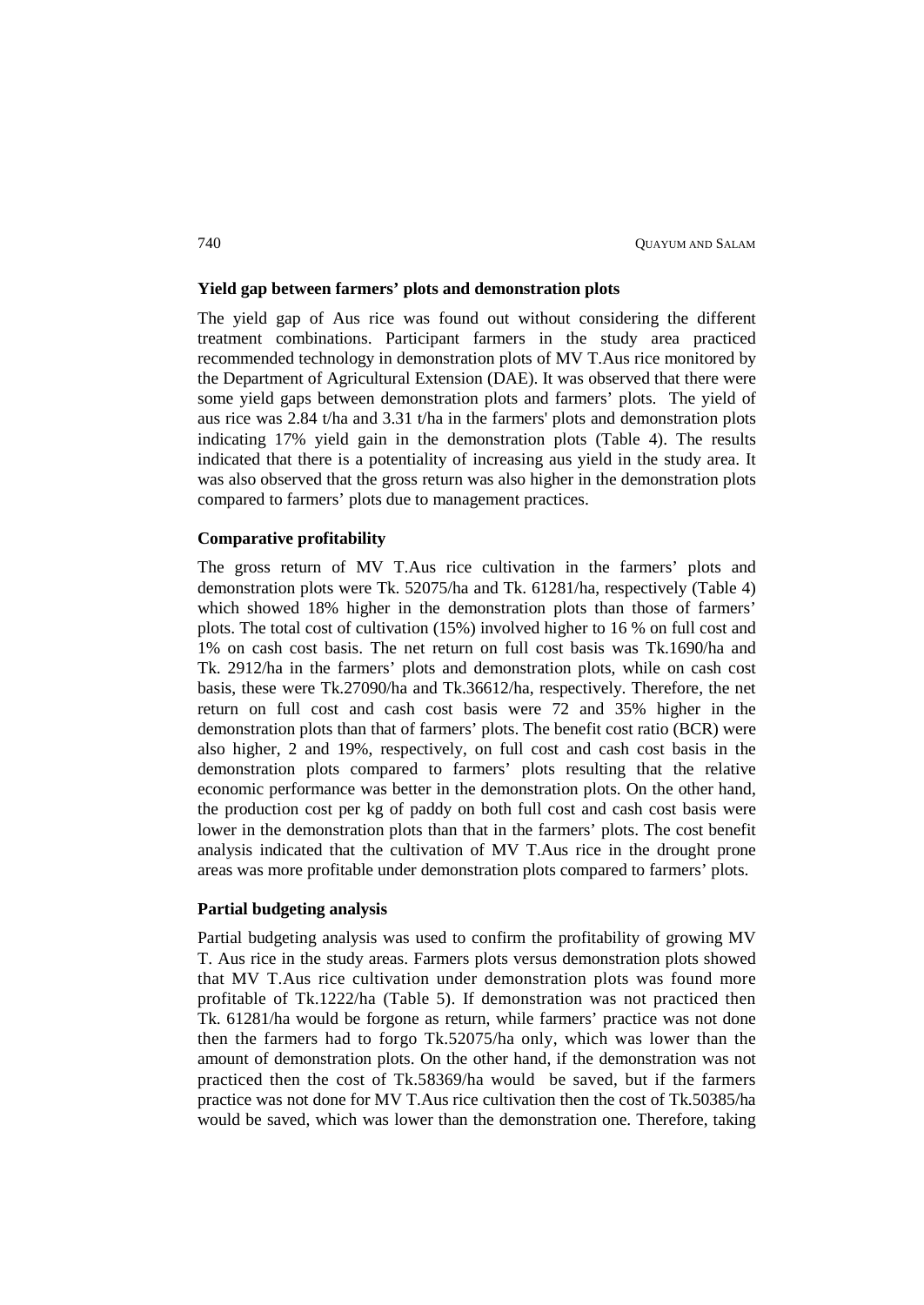| Items                              | Farmer's plot | Demonstration plot | Difference $(F-D)$ $%$ ) |
|------------------------------------|---------------|--------------------|--------------------------|
|                                    | $(n=80)$      | $(n=80)$           |                          |
| Grain yield (t/ha)                 | 2.84          | 3.31               | $-17$                    |
| Price of grain<br>yield<br>(Tk/kg) | 17.00         | 17.10              | $-0.60$                  |
| Straw yield (t/ha)                 | 2.53          | 3.12               | $-23$                    |
| Gross return (Tk/ha)               | 52075         | 61281              | $-18$                    |
| Total cost (Tk/ha)                 |               |                    |                          |
| Full cost basis                    | 50385         | 58369              | $-15$                    |
| Cash cost basis                    | 24985         | 24669              | 1                        |
| Net return (Tk/ha)                 |               |                    |                          |
| Full cost basis                    | 1690          | 2912               | $-72$                    |
| Cash cost basis                    | 27090         | 36612              | $-35$                    |
| <b>BCR</b>                         |               |                    |                          |
| Full cost basis                    | 1.03          | 1.05               | $-2$                     |
| Cash cost basis                    | 2.08          | 2.48               | $-19$                    |
| Unit cost of production<br>(Tk/kg) |               |                    |                          |
| Full cost basis                    | 17.74         | 17.63              | 0.60                     |
| Cash cost basis                    | 8.80          | 7.45               | 15                       |

**Table 4. Comparative profitability in MV T.Aus rice production at the farmers' plots and Demonstration plots.**

balance of payment, debit was higher than the credit and Tk.1222/ha was needed to make equal. Thus it was clear that MV T.Aus rice cultivation under demonstration plots was found more profitable. Negative sign meant profitable while positive sign meant loss.

# **Farmers' varietal preference**

Farmers in the study area grew different varieties of MV T.Aus rice like BRRI dhan28, BR26, Purbachi, Swarna, etc. (Table 6). Among the varieties grown in the aus season, BRRI dhan28 was the most popular variety in the study areas. The farmers' choice regarding rice variety BRRI dhan28 due to better yield, taste and high market value was 62, 56, and 46%, respectively, in demonstration plots than the farmers' plots. Thirty percent farmers of farmers' plots and 27% farmers of demonstration plots preferred BR 26 due to higher yield. Twenty percent farmers of farmers' plots and 24% of demonstration plots' farmers preferred Swarna for its early maturing trait. On the other hand, rice variety Purbachi was also preferred by 65 and 68% farmers of farmers' and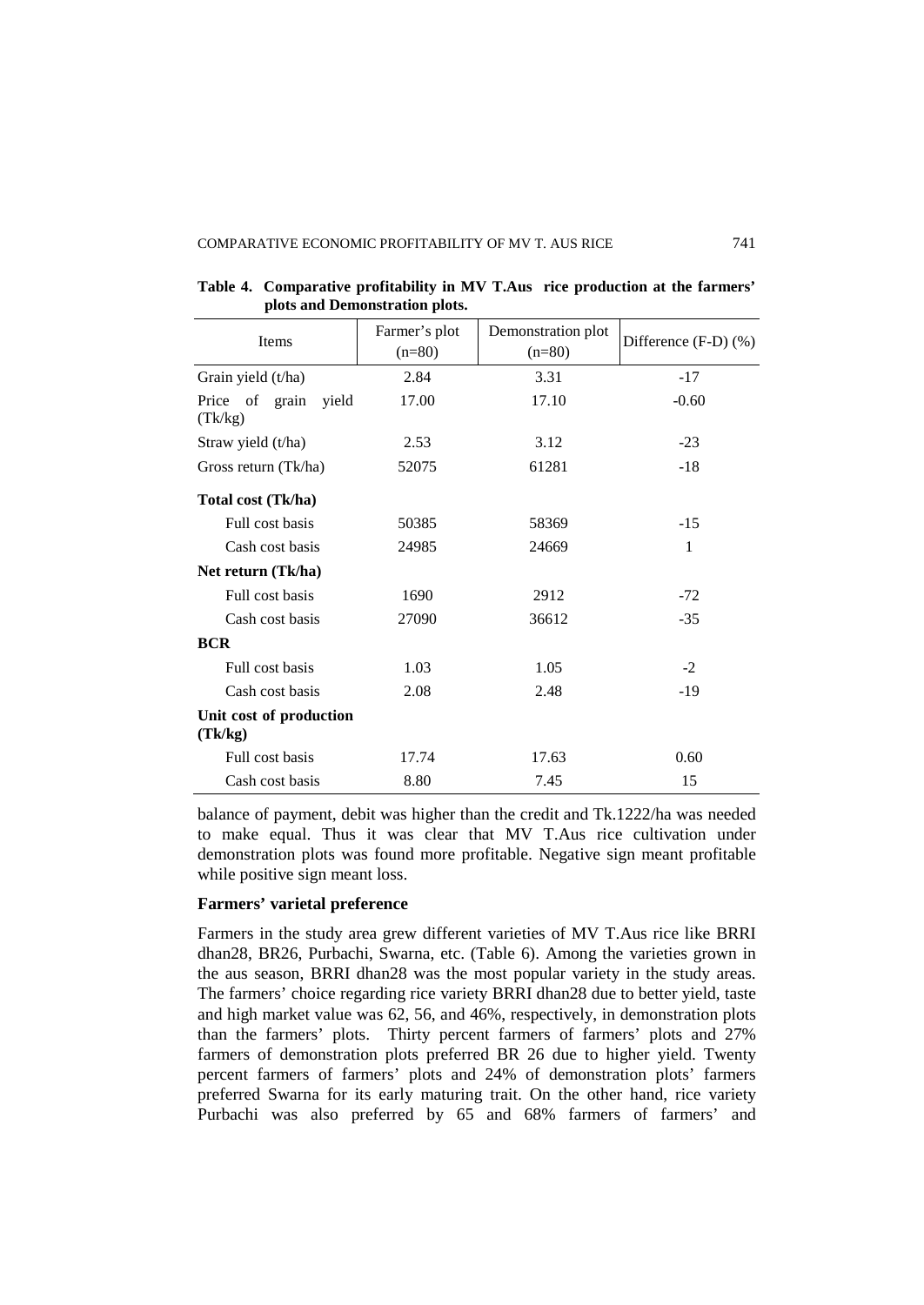demonstration plots respectively. Farmers were interested to grow short duration variety because they could grow T.Aman rice in time after harvesting aus rice.

| Debit (Tk/ha)                                           |         | Credit (Tk/ha) |                                                     |       |  |  |  |
|---------------------------------------------------------|---------|----------------|-----------------------------------------------------|-------|--|--|--|
| Farmers plot                                            |         |                | Demonstration plot                                  |       |  |  |  |
| 1. Cost of farmers plot                                 | 50385   | 1.             | Return from farmers plot                            | 52075 |  |  |  |
| 2. Revenue for gone for<br>not practicing demonstration |         | 2.             | Cost saved for not<br>practicing demonstration plot | 58369 |  |  |  |
| plot                                                    | 61281   |                |                                                     |       |  |  |  |
| 3. Profit/loss                                          | $-1222$ |                |                                                     |       |  |  |  |
|                                                         | 110444  |                |                                                     |       |  |  |  |

**Table 5. Partial budget, farmers' plots versus demonstration plot.**

# **Yield loss for different stresses**

There are many biotic and abiotic stresses in rice production. In the Aus season, weed is the most important factor causing yield loss followed by soil related stress (mainly organic matter deficiency) as shown in the Table 7. The total yield loss per hectare in affected area was 877 kg and 335 kg in the farmers' plots and demonstration plots, respectively. Among the yield loss, 42 and 22% were caused by birds and soil related stress, respectively, in the farmers' plots, while 36 and 33% yield loss in the demonstration plots. Weeds caused 12 and 7% yield loss in farmers' plot and demonstration plots in Aus rice in the study area. Drought also affected 11-13% yield loss in both the situations.

**Table 6. Reasons for varietal choice for different MV Aus rice varieties as reported by the sample farmers in the study area.**

| Adopted aus        |                                                                                                                                                                                                                                       |               | % of sample farmers reported |  |  |
|--------------------|---------------------------------------------------------------------------------------------------------------------------------------------------------------------------------------------------------------------------------------|---------------|------------------------------|--|--|
| variety            |                                                                                                                                                                                                                                       | Farmer's plot | Demonstration plot           |  |  |
|                    | <b>Better</b> taste                                                                                                                                                                                                                   | 40            | 56                           |  |  |
|                    | Stated reasons for choice<br>Higher yield<br>45<br>5<br>High market value<br>5<br>Less insects and disease<br>attack<br>5<br>Not lodging<br>10<br>Fine grain<br>Short duration<br>5<br>5<br><b>Better</b> taste<br>30<br>Higher yield |               | 62                           |  |  |
|                    |                                                                                                                                                                                                                                       |               | 46                           |  |  |
| <b>BRRI</b> Dhan28 |                                                                                                                                                                                                                                       |               | 12                           |  |  |
|                    |                                                                                                                                                                                                                                       |               | 6                            |  |  |
|                    |                                                                                                                                                                                                                                       |               | 23                           |  |  |
|                    |                                                                                                                                                                                                                                       |               | 20                           |  |  |
|                    |                                                                                                                                                                                                                                       |               | 4                            |  |  |
| <b>BR26</b>        |                                                                                                                                                                                                                                       |               | 27                           |  |  |
|                    | High market value                                                                                                                                                                                                                     | 3             |                              |  |  |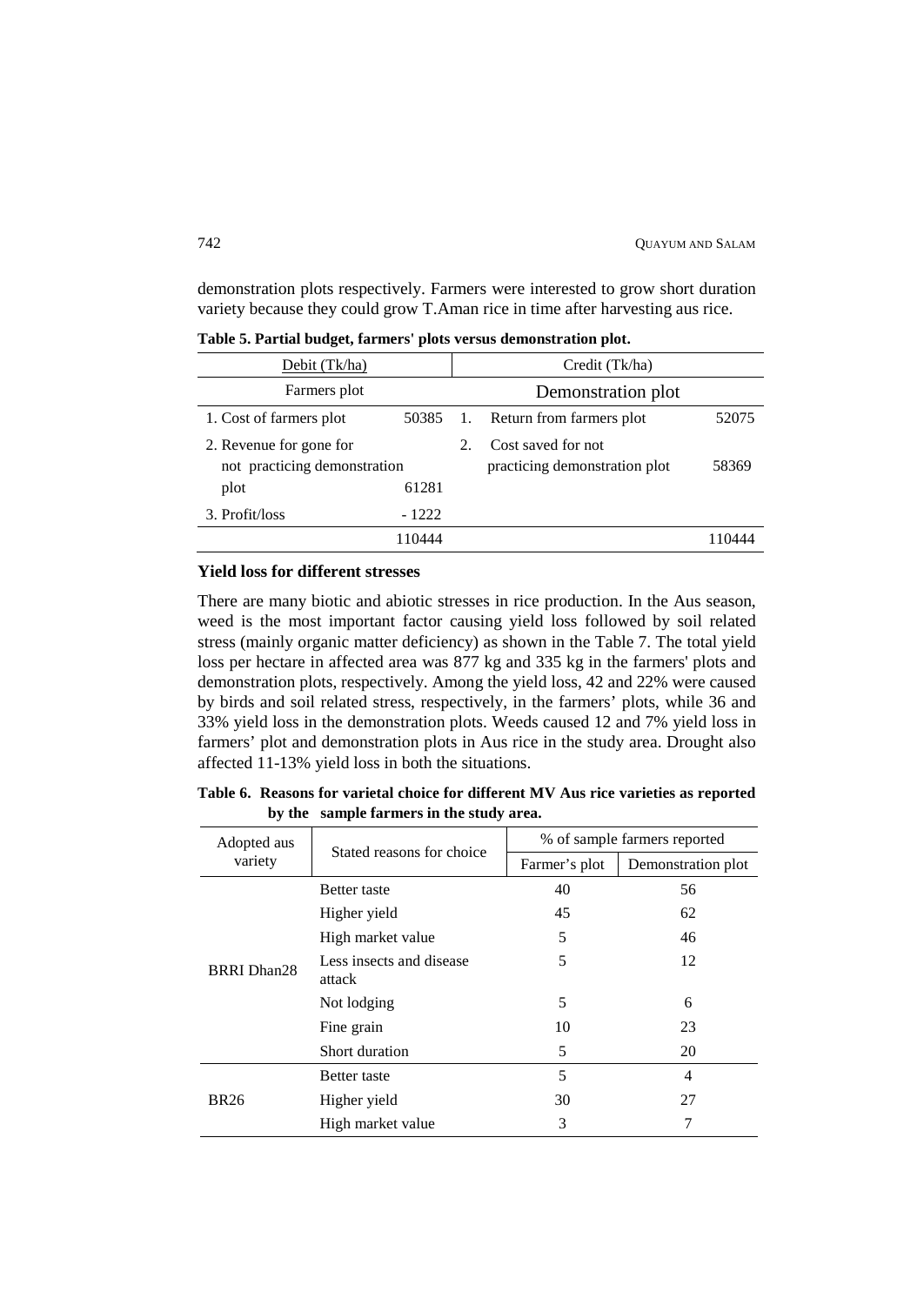| Table 6. Cont'd. |                                                                                                                                                                                   |                |                |
|------------------|-----------------------------------------------------------------------------------------------------------------------------------------------------------------------------------|----------------|----------------|
|                  | Less insects and disease<br>attack                                                                                                                                                | $\overline{2}$ | $\overline{2}$ |
|                  | Not lodging                                                                                                                                                                       | 6              | 5              |
|                  | Fine grain                                                                                                                                                                        | 3              | 2              |
|                  | Short duration                                                                                                                                                                    | 4              | 6              |
|                  | <b>Better</b> taste                                                                                                                                                               | 10             | 12             |
|                  | Higher yield                                                                                                                                                                      | 5              | 10             |
|                  | High market value                                                                                                                                                                 | 3              | 2              |
| Swarna           | Less insects and disease<br>attack                                                                                                                                                | 6              | 7              |
|                  | Not lodging                                                                                                                                                                       | 8              | 9              |
|                  | Fine grain                                                                                                                                                                        | 10             | 14             |
|                  | Short duration<br>$\overline{7}$<br><b>Better</b> taste<br>Higher yield<br>High market value<br>Less insects and disease<br>attack<br>Not lodging<br>Fine grain<br>Short duration | 20             | 24             |
|                  |                                                                                                                                                                                   |                | 8              |
|                  |                                                                                                                                                                                   | $\overline{2}$ | 3              |
|                  |                                                                                                                                                                                   | 3              | 2              |
| Purbachi         |                                                                                                                                                                                   | 24             | 30             |
|                  |                                                                                                                                                                                   | 54             | 62             |
|                  |                                                                                                                                                                                   |                |                |
|                  |                                                                                                                                                                                   | 65             | 68             |

**Contribution of factors responsible for yield differentials**

The details of treatment combinations with yield and value of output of MV T. Aus rice have been shown in Table 8. It was observed that the treatment  $T_1$ which was early sown gave the highest yield (2.56 t/ha) followed by the treatment  $T_{13}$  which yield was 2.54 t/ha. This result indicated that early/timely sowing with proper intercultural operations/weeding increased yield for growing MV T.Aus rice in the study area. Variety was also important factor to increase the yield. Only recommended variety was also found important factor to increase the yield of 0.19 t/ha with additional gross return of Tk.3240/ha ( $T_6$ -T<sub>7</sub>). Seed and fertilizer rate other than the recommended rate including farmers not used power tiller and tractor ( $R_0F_0M_0$ ) did not reflect yield. The yield of treatments  $T_7$ and  $T_{18}$  was more or less same although  $T_7$  was late sowing, while  $T_{18}$  early sowing. From these two treatments, it was clear that improper intercultural operations with non-recommended variety and seed rate did not increase yield. Therefore, the most important factors for increasing MV Aus rice were early/timely sowing, recommended variety, and intercultural operations together.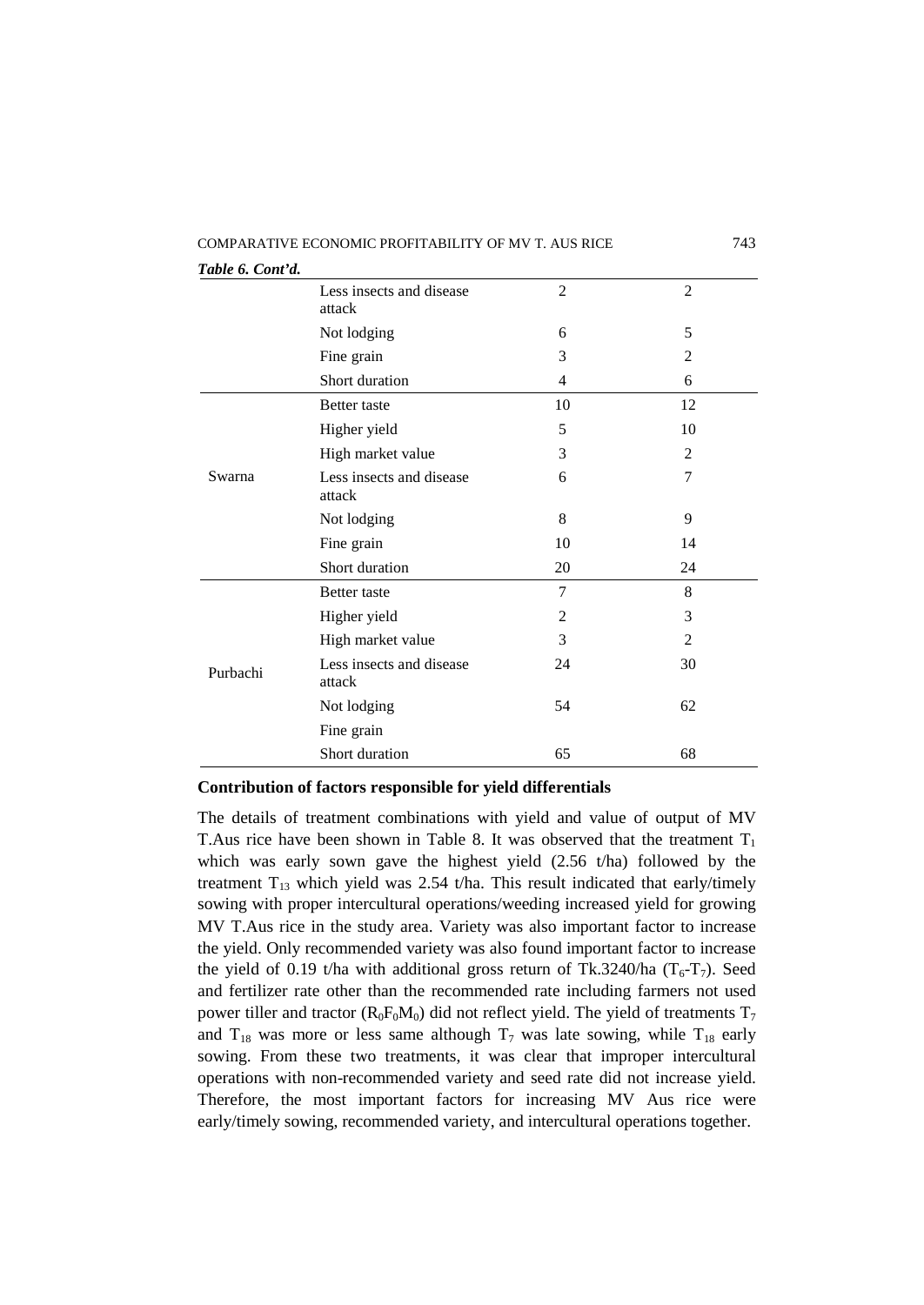|                                                       |                       | Farmers' plot                                   |                                                  |                       | Demonstration plot                              |                                                     |
|-------------------------------------------------------|-----------------------|-------------------------------------------------|--------------------------------------------------|-----------------------|-------------------------------------------------|-----------------------------------------------------|
| <b>Stresses</b>                                       | % of area<br>affected | Yield<br>loss in<br>affected<br>area<br>(kg/ha) | % share of<br>the<br>constraint<br>to total loss | % of area<br>affected | Yield<br>loss in<br>affected<br>area<br>(kg/ha) | % share of<br>the<br>constraint<br>to total<br>loss |
| Insect pests                                          | 6                     | 28                                              | 3                                                | $\overline{c}$        | 5                                               | 1                                                   |
| <b>Diseases</b>                                       | 9                     | 5                                               | 1                                                | 3                     | 2                                               | 1                                                   |
| <b>Birds</b>                                          | 22                    | 372                                             | 42                                               | 12                    | 120                                             | 36                                                  |
| Weeds                                                 | 49                    | 107                                             | 12                                               | 14                    | 25                                              | 7                                                   |
| Small rat                                             | 1                     | 6                                               | 1                                                | 1                     | 3                                               | 1                                                   |
| Big rat                                               | 3                     | 57                                              | 6                                                | 4                     | 15                                              | 4                                                   |
| Drought                                               | 5                     | 93                                              | 11                                               | 6                     | 45                                              | 13                                                  |
| Soil related stress<br>(organic matter<br>deficiency) | 27                    | 197                                             | 22                                               | 20                    | 112                                             | 33                                                  |
| Sterility                                             | 12                    | 14                                              | 2                                                | 4                     | 8                                               | $\overline{2}$                                      |
| Total                                                 |                       | 877                                             | 100                                              |                       | 335                                             | 100                                                 |

**Table 7. Estimates of yield losses due to insect, disease and soil related stresses in MV Aus rice at Chuadanga study areas.**

The computed contributions of individual factors under different conditions for MV T.Aus rice was presented in Table 9. It was seen that among all the technical factors, the contribution of the recommended seed rate was the highest followed by the recommended fertilizer rate. Keeping other technical factors constant, the yield 0.29 t/ha can be increased with additional gross return (Tk.4945/ha) by adopting recommended seed rate in MV T.Aus rice cultivation. The next important factor was the fertilizer, which showed direct relationship with the yield of both recommended as well as non-recommended variety (Swarna). Weeding in the Aus season also plays an important role and contributes to increase yield to the extent of 0.18 t/ha with additional gross return of Tk.3069/ha. The highest additional gross return (Tk. 5007/ha) was obtained using timely sowing with 2-3 weedings after planting. It was interesting to observe that effect of fertilizer would be negative using only recommended seed rate and variety. Early sowing or timely sowing with recommended fertilizer rate and power tiller use would also result negative additional gross return (Tk.2897/ha).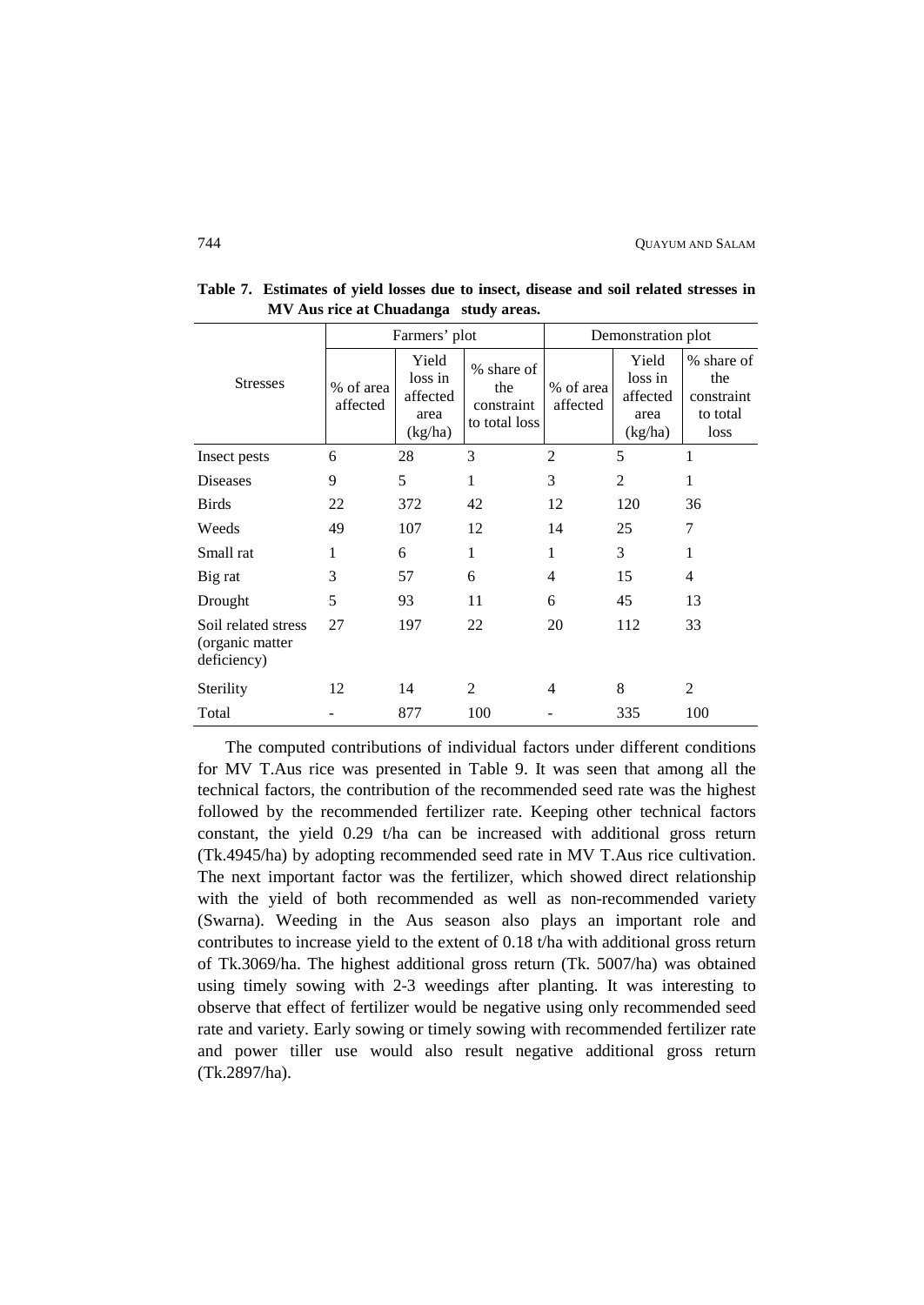| Treatment combinations             | Yield<br>(t/ha) | Sowing<br>time | Value of output<br>(Tk/ha) | Rank           |
|------------------------------------|-----------------|----------------|----------------------------|----------------|
| $T_1 = V_1 S_1 R_1 F_1 M_1 I_1$    | 2.56            | E              | 43648                      | $\mathbf{1}$   |
| $T_2 = V_1 S_1 R_1 F_1 M_1 I_0$    | 2.38            | E              | 40579                      | 3              |
| $T_3 = V_1 S_1 R_1 F_1 M_0 I_0$    | 2.21            | E              | 37681                      | 7              |
| $T_4 = V_1 S_1 R_1 F_0 M_0 I_0$    | 1.95            | E              | 33248                      | 10             |
| $T_5 = V_1 S_1 R_0 F_0 M_0 I_0$    | 1.66            | E              | 28303                      | 13             |
| $T_6 = V_1 S_0 R_0 F_0 M_0 I_0$    | 1.64            | L              | 27962                      | 14             |
| $T_7 = V_0 S_0 R_0 F_0 M_0 I_1$    | 1.45            | L              | 24723                      | 18             |
| $T_8 = V_0 S_0 R_0 F_0 M_1 I_1$    | 1.63            | L              | 27792                      | 16             |
| $T_9 = V_0 S_0 R_0 F_1 M_1 I_1$    | 1.80            | L              | 30690                      | 12             |
| $T_{10} = V_0 S_0 R_1 F_1 M_1 I_1$ | 2.06            | L              | 35123                      | 8              |
| $T_{11} = V_0 S_1 R_0 F_1 M_1 I_1$ | 2.35            | E              | 40068                      | 5              |
| $T_{12} = V_0 S_1 R_0 F_0 M_1 I_1$ | 2.37            | E              | 40409                      | $\overline{4}$ |
| $T_{13} = V_1 S_1 R_0 F_0 M_0 I_1$ | 2.54            | E              | 43370                      | 2              |
| $T_{14} = V_1 S_0 R_1 F_0 M_1 I_1$ | 2.25            | L              | 38363                      | 6              |
| $T_{15} = V_1 S_0 R_1 F_0 M_0 I_1$ | 1.99            | L              | 33930                      | 9              |
| $T_{16} = V_1 S_0 R_1 F_0 M_0 I_0$ | 1.82            | L              | 31031                      | 11             |
| $T_{17} = V_1 S_0 R_1 F_1 M_0 I_0$ | 1.64            | L              | 27961                      | 15             |
| $T_{18} = V_0 S_1 R_0 F_1 M_1 I_0$ | 1.47            | E              | 25064                      | 17             |

**Table 8. Details of treatment combinations with yield and value of output of MV T.Aus rice at Chuadanga study site.**

E= Timely/early sowing L= Late sowing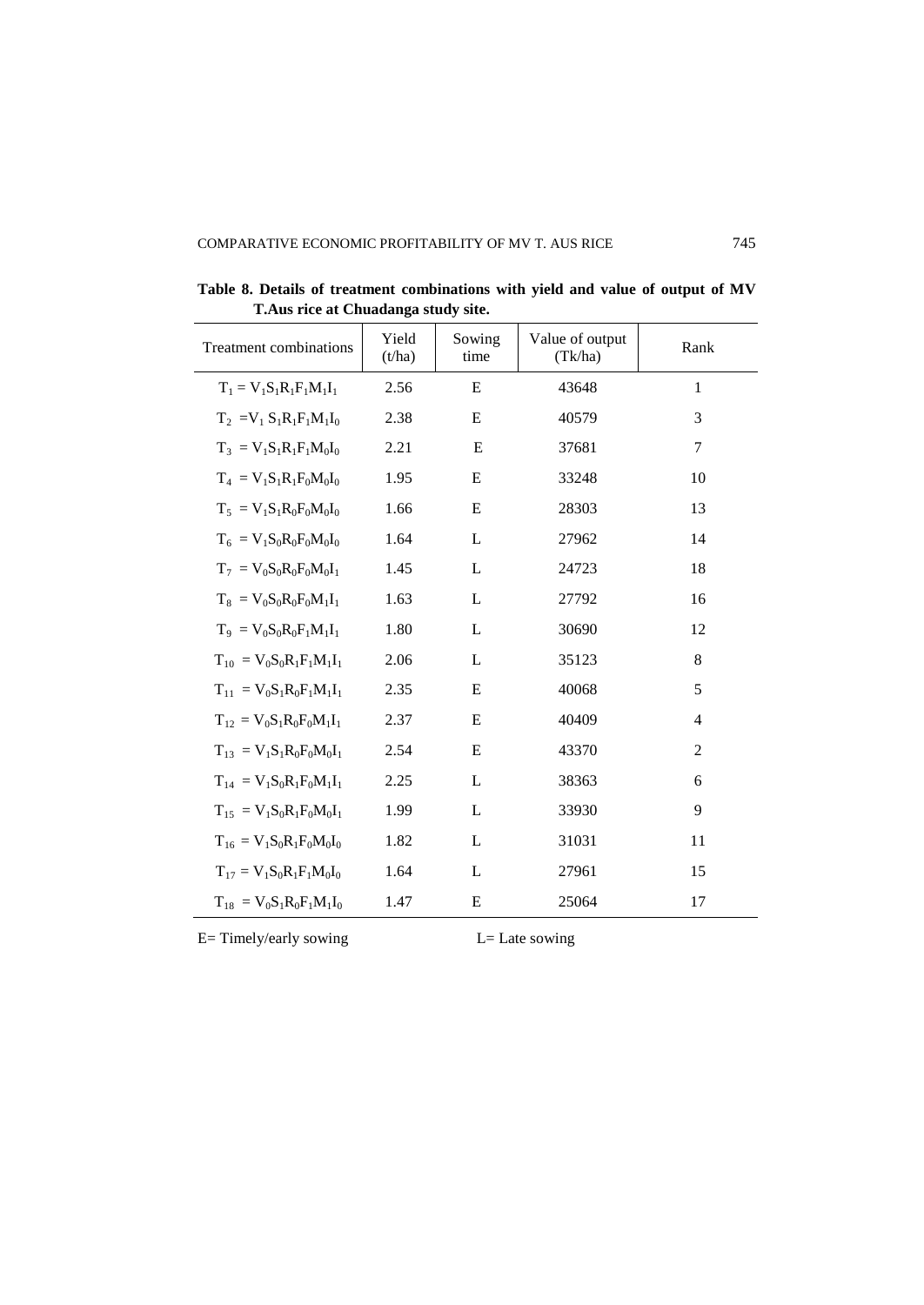| Sl.<br>No.     | of<br>treatment       |                          |                          | Sowing<br>Difference Variety<br>time |                          |                          | Seed<br>Fertilizer tiller&<br>rate |                |                          | Power<br>tractor         |                          | Weeding                  |                          | Effect of<br>treatment | Change<br>in yield<br>(t/ha) | Addi-<br>tional<br>gross<br>return |
|----------------|-----------------------|--------------------------|--------------------------|--------------------------------------|--------------------------|--------------------------|------------------------------------|----------------|--------------------------|--------------------------|--------------------------|--------------------------|--------------------------|------------------------|------------------------------|------------------------------------|
|                |                       |                          | $V1$ $V0$                | S <sub>1</sub>                       |                          |                          | S0 R1 R0                           | F1             | F <sub>0</sub>           |                          | $M1$ $M0$                | I <sub>1</sub>           | I <sub>0</sub>           |                        |                              | (Tk)<br>ha)                        |
| $\mathbf{1}$   | $T_1 - T_2$           | $\mathsf{A}$             |                          | $\mathsf{A}$                         | $\overline{a}$           | $\mathsf{A}$             | $\overline{\phantom{a}}$           | $\overline{A}$ | $\overline{a}$           | $\mathbf{A}$             | $\overline{a}$           | $\ast$                   | $\overline{a}$           | Weeding 0.18           |                              | 3069                               |
| 2              | $T_2 - T_3$           | A                        |                          | A                                    | $\sim$                   | $A -$                    |                                    | $\mathbf{A}$   | $\overline{a}$           | ∗                        |                          | $\overline{a}$           | A                        | Power<br>tiller        | 0.17                         | 2899                               |
| 3              | $T_{3} - T_{4}$       | $\mathsf{A}$             | $\overline{\phantom{a}}$ | $\mathsf{A}$                         | $\blacksquare$           | $\mathsf{A}$             | $\sim$                             | ∗              |                          |                          | A                        |                          | $\mathsf{A}$             | Fertilizer 0.26        |                              | 4433                               |
| $\overline{4}$ | $T_4$ -T <sub>5</sub> | $\mathsf{A}$             | $\sim$                   | $\mathsf{A}$                         | $\overline{a}$           | ∗                        |                                    | $\overline{a}$ | $\mathsf{A}$             | $\frac{1}{2}$            | $\overline{A}$           | $\overline{a}$           | $\mathsf{A}$             | Seed rate 0.29         |                              | 4945                               |
| 5              | $T_{5}$ - $T_{6}$     | $\mathsf{A}$             | $\overline{\phantom{a}}$ | ∗                                    |                          | $\overline{a}$           | $\mathsf{A}$                       | $\blacksquare$ | $\mathbf{A}$             | $\overline{\phantom{a}}$ | $\mathbf{A}$             | $\overline{a}$           | $\mathsf{A}$             | Sowing<br>time         | 0.02                         | 341                                |
| 6              | $T_6$ - $T_7$         | ∗                        |                          |                                      | A                        | $\sim$                   | $\mathbf{A}$                       | $\sim$         | $\mathbf{A}$             | $\overline{\phantom{a}}$ | A                        | $\overline{a}$           | A                        | Variety                | 0.19                         | 3240                               |
| 7              | $T_8 - T_7$           | $\overline{\phantom{0}}$ | $\mathbf{A}$             | $\sim$                               | A                        | $\sim$                   | $\mathbf{A}$                       | $\bar{a}$      | $\mathbf{A}$             | $\ast$                   | $\overline{\phantom{a}}$ | $\mathsf{A}$             | $\overline{a}$           | Power<br>tiller        | 0.18                         | 3069                               |
| 8              | $T_{10} - T_9$        |                          | $\mathsf{A}$             |                                      | A                        | $\ast$                   | $\overline{a}$                     | $\mathsf{A}$   |                          | $\overline{A}$           |                          | A                        | $\overline{\phantom{a}}$ | Seed rate 0.26         |                              | 4433                               |
| 9              | $T_{11} - T_{10}$     | $\overline{\phantom{a}}$ | $\mathbf{A}$             | ∗                                    | $\overline{a}$           | $\overline{a}$           | $\mathbf{A}$                       | $\mathbf{A}$   | $\overline{\phantom{a}}$ | $\mathsf{A}$             | $\overline{\phantom{a}}$ | $\mathsf{A}$             | $\blacksquare$           | Sowing<br>time         | 0.29                         | 4945                               |
| 10             | $T_{13} - T_{12}$     | $\ast$                   | $\overline{\phantom{a}}$ | A                                    | $\overline{\phantom{a}}$ | $\overline{\phantom{a}}$ | $A -$                              |                | $\mathbf{A}$             | $\blacksquare$           | A                        | A                        | $\overline{\phantom{a}}$ | Variety                | 0.17                         | 2961                               |
| 11             | $T_{13} - T_{14}$     | $A -$                    |                          | $\ast$                               |                          | $\sim$ $-$               | A -                                |                | $\mathbf{A}$             | $\overline{\phantom{a}}$ | $\mathbf{A}$             | A                        | $\blacksquare$           | Sowing<br>time         | 0.29                         | 5007                               |
| 12             | $T_{14} - T_{15}$     | A                        | $\overline{\phantom{a}}$ | $\blacksquare$                       | $\mathbf{A}$             | $\mathbf{A}$             | $\sim$ $-$                         | $\mathcal{L}$  | $\mathbf{A}$             | $\ast$                   | $\overline{\phantom{a}}$ | $\mathbf{A}$             | $\blacksquare$           | Power<br>tiller        | 0.26                         | 4433                               |
| 13             | $T_{17} - T_{16}$     | A                        |                          |                                      | A                        | $A -$                    |                                    | $\ast$         |                          | $\overline{\phantom{a}}$ | A                        | $\overline{\phantom{a}}$ | $\mathsf{A}$             | Fertilizer -0.18       |                              | $-3070$                            |
| 14             | $T_{18} - T_{17}$     | $\sim$                   | A                        | ∗                                    | $\overline{\phantom{0}}$ | $\blacksquare$           | A                                  | A              | $\sim 10^{-10}$          | A                        | $\overline{\phantom{a}}$ | $\blacksquare$           | A                        | Sowing<br>time         | $-0.17$                      | $-2897$                            |

**Tabl.9. Effects of treatment combinations on yield of Aus rice at Chuadanga study area.**

(A)- Adopted practices (-)—Not adopted (\*)—Effect of treatment

# **Conclusion**

Gap between demonstration plots and farmers' plots were positive due to human labour, animal labour, power tiller, and fertilizer dose. It indicated that these factors were responsible for higher yield of MV T.Aus rice in demonstration plots as compared to farmers' plots. The profitability analysis indicated that the gross return, net return, and benefit cost ratio were also higher in the demonstration plots than those of farmers' plots although the total cost of cultivation were higher on full cost basis. Partial budgeting analysis also